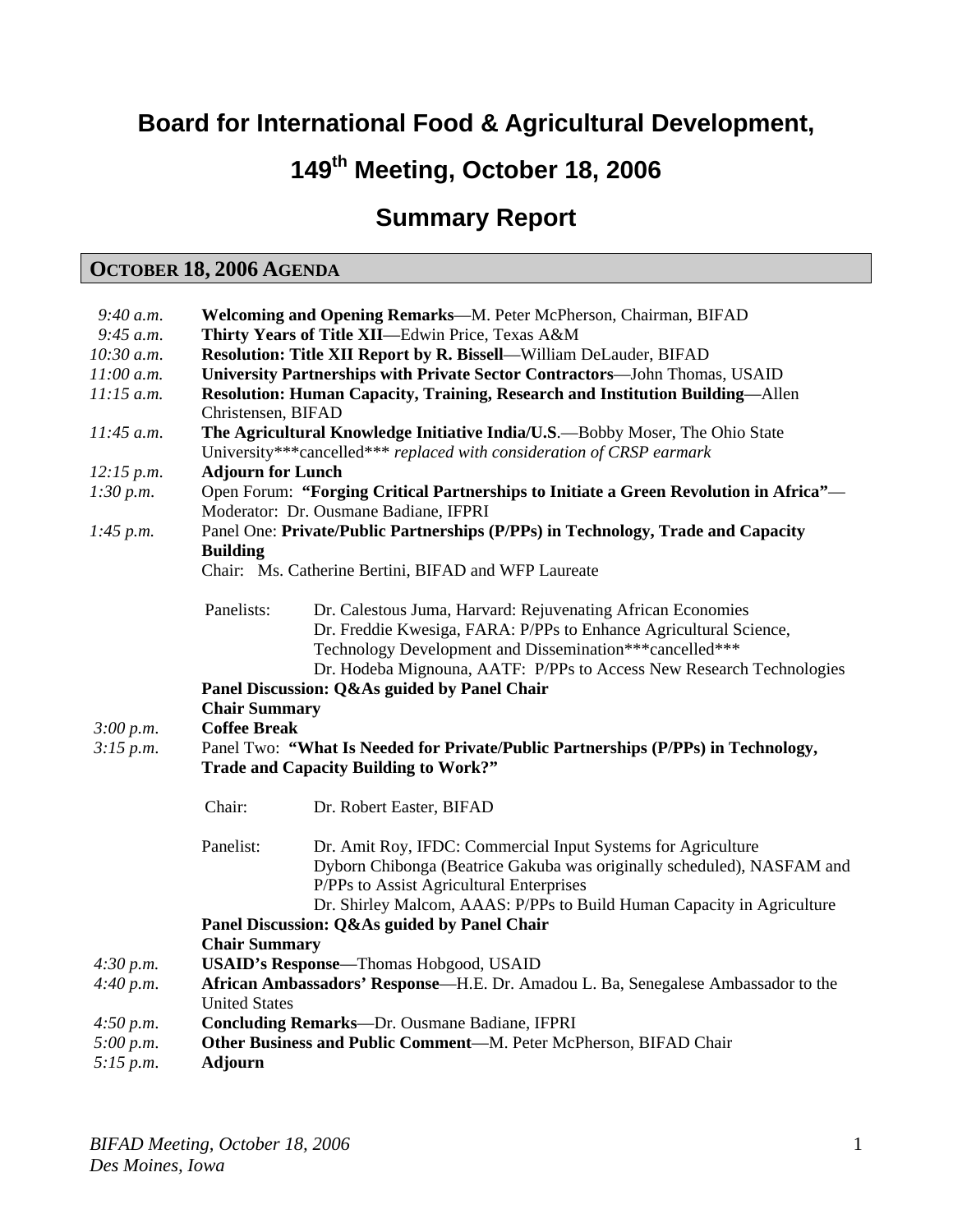#### **WELCOMING AND OPENING REMARKS, PETER MCPHERSON**

BIFAD Members present included: Peter McPherson (Chair), William DeLauder, Allen Christensen, Catherine Bertini, Robert Easter and Tim Rabon.

The agenda was amended to include a discussion of whether there should be a CRSP earmark.

## **30 YEARS OF TITLE XII, ED PRICE, TEXAS A&M**

## **Objectives of Study**

- Complement the excellent paper by Mr. Richard Bissell that emphasizes the recent period of Title XII, especially the research component (CRSPs)…
- Review the institution-building and broader development efforts of the land grant universities since 1950

The study focused on three periods of university engagement:

- 1950-1975: Point Four, Foreign Operations Agency, International Cooperation Agency, etc.
- 1975-2000: Famine Prevention and Freedom from Hunger, 1975
- 2000- present: Title XII Improved

## **Main Conclusions:**

- Accomplishments of the 1950-1975 period suggested that universities could have an enormous, positive role in economic development.
- Title XII and BIFAD initially set out a very hopeful and ambitious agenda.
- Achievements to date have fallen short of the vision, but we should not give up.

### **Main Recommendations:**

- Propose appropriations for a Federal/State program of student exchanges in Agriculture
- Universities annually report all funding complementary to Title XII
- USAID annually report according to Program Components
- The Operations Sub-committee of BIFAD be formed to evaluate progress
- Implement new programs in view of world regional priorities

Dr. Price also presented the principal activities and accomplishments engendered by Title XII, a summary of the content of Title XII Reports to Congress, a tracking and analysis of USAIDfunded programs and projects over the course of the three distinct periods, and an overview of how Title XII was amended in 2000 to achieve a broader mandate that went beyond production agriculture.

A general discussion ensued about the role of universities in international economic development, and that the strength of universities lie in their quest for advancing knowledge and the long term relationships they cultivate with foreign education and research institutions.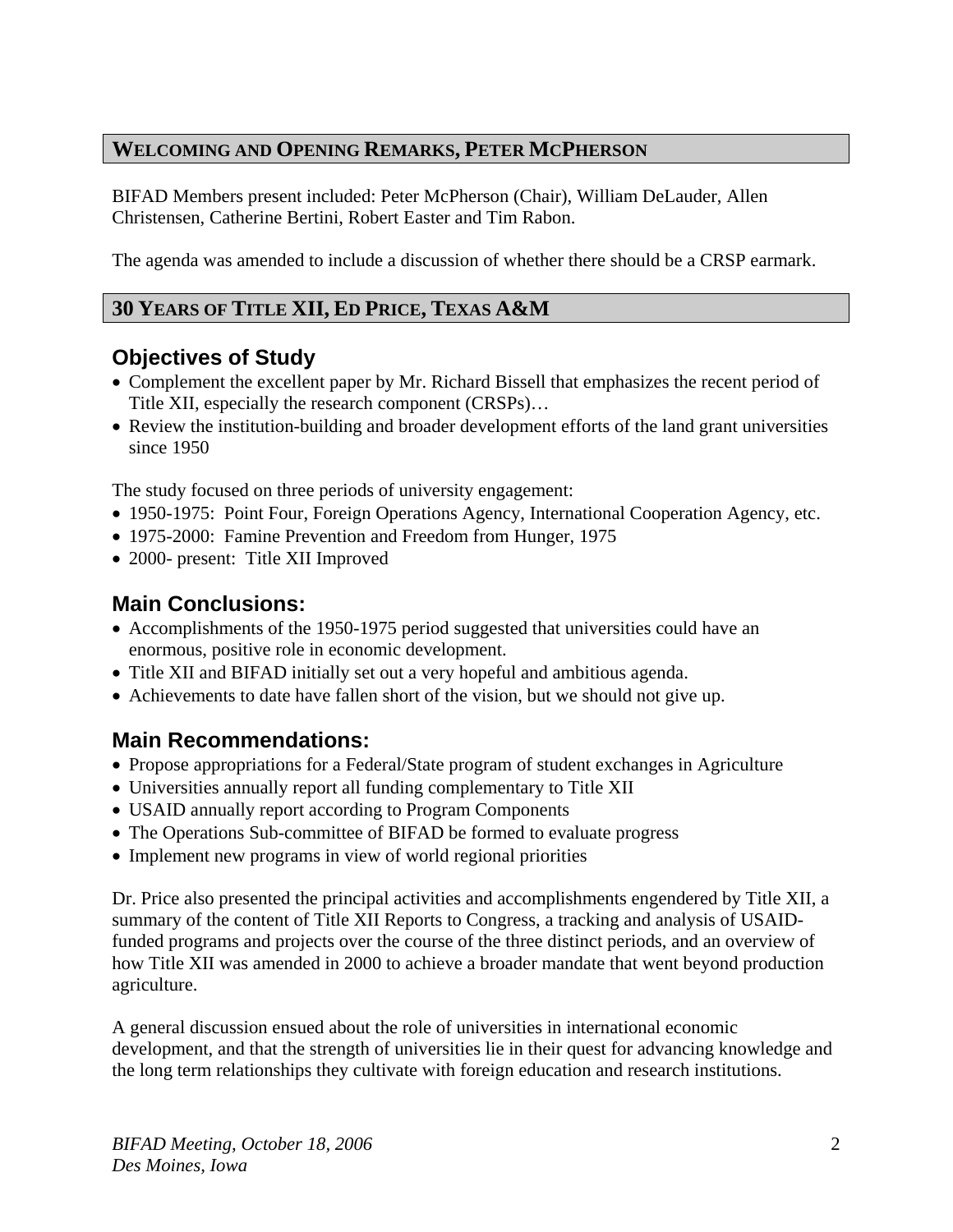Allen Christensen of BIFAD moved that Dr. Price's report should be forwarded to the USAID Administrator because of its implications on impending Famine Prevention legislation.

#### **RESOLUTION: TITLE XII REPORT BY R. BISSELL, WILLIAM DELAUDER**

The following resolution was proposed and approved. As a result of a suggestion by Allen Christensen, the word "ask" in the final paragraph was changed to "request":

Whereas BIFAD, at its meeting on February 2, 2006, authorized a study to analyze and clarify the responsibilities of USAID, BIFAD, and the U.S. university community in the implementation of Title XII, of the foreign assistance act of 1961 as amended;

Whereas the study was undertaken by Richard Bissell of the National Academy of Sciences who presented his initial findings to BIFAD at its meeting on May 11, 2006;

Whereas the Bissell study constituted a thorough review of the enacted law of 1961 and subsequent amendments prior to 2000, and of the 2000 amendment, known as the Famine Prevention and Freedom from Hunger Act, which constitutes a major expansion of Title XII;

Whereas the Bissell study described the intended purpose, breadth and responsibilities of all parties as mandated in the Act;

Whereas the Bissell study included reviews and appraisals of key drafters of the 2000 Title XII legislation, of directors of International Agriculture Programs at land-grant universities that USAID has funded, of non-land grant universities and other public and private partners of universities, of current and former USAID staff knowledgeable of the Act, and of the BIFAD and non-Agency SPARE members;

Whereas BIFAD conducted public meetings and received input from a broad range of interested parties, including universities and USAID, on the findings of the Bissell report;

Whereas these comments were factored in the final version of the Bissell report, which was generally accepted by BIFAD at its July 6 meeting;

Whereas the Bissell report makes a number of important recommendations that the BIFAD members generally support, particularly with respect to the laws' advice and assist mandate;

Now, therefore be it resolved BIFAD asks the Administrator of USAID to use the Bissell Report as the basis for the Agency's implementation of Title XII, especially on BIFAD's primary mission, per ADS 216.3.9, "to advise and assist the Administrator of USAID with regard to programs and activities relating to agriculture and food security as set forth in Title XII of Chapter 1 of Part I of the Foreign Assistance Act of 1961, as amended. In discharging its duties, the Board will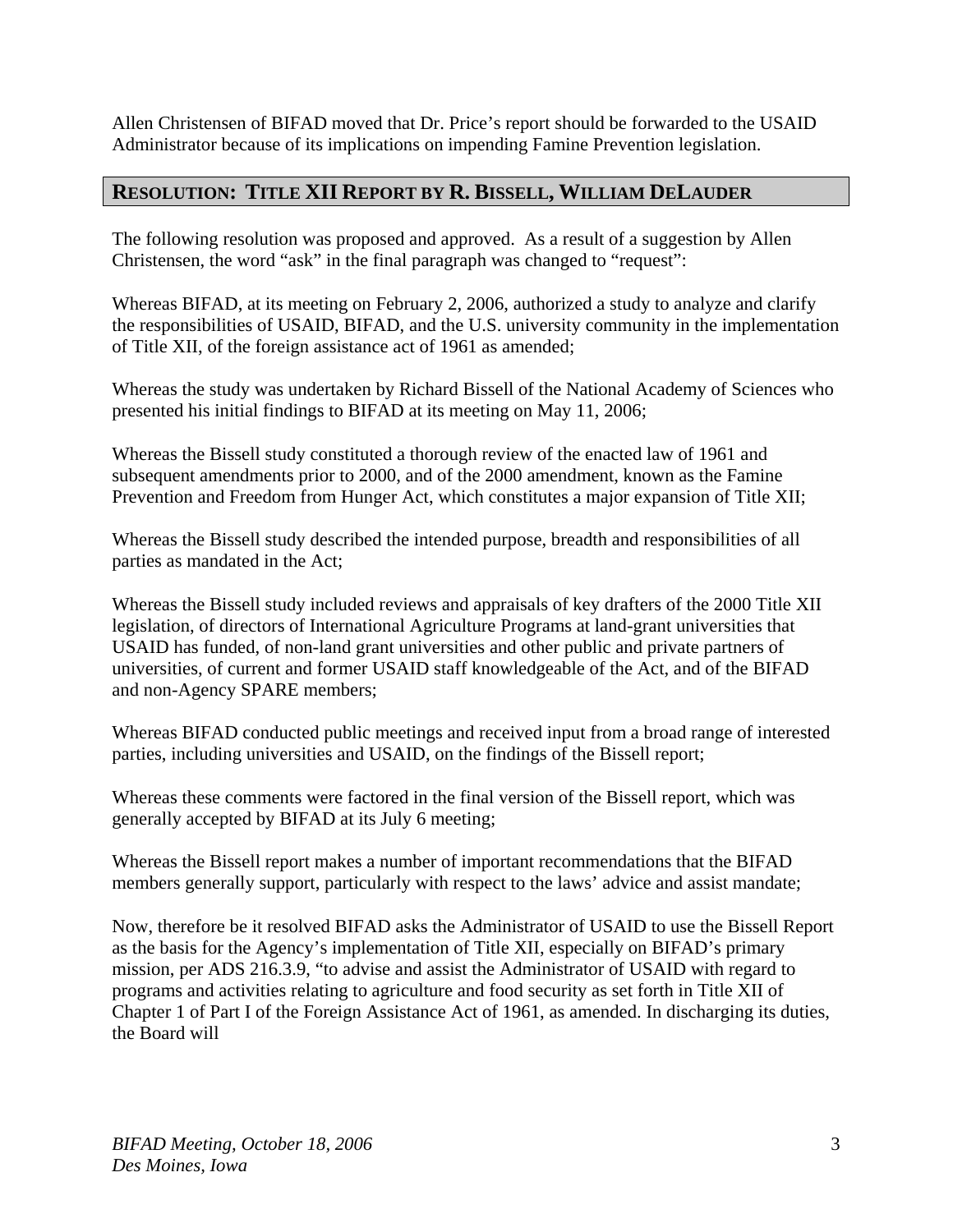- *Consult with, provide information to, and furnish advice to the Administrator of the U.S. Agency for International Development on all aspects of programs included under Title XII and on such other matters as directed by the Administrator;*
- *Provide universities/colleges with information on USAID programs and activities that may be of interest to the university community; and*
- *Participate (on a selective basis) in the development and implementation of USAID policies that affect programs and projects in which U.S. universities/colleges are or could be involved.*

In addition, BIFAD requests that the Administrator accept the Bissell report's conclusion that "…the Agency and land-grants now agree that such 'advice and assist' language applies to BIFAD oversight of the CRSPs." BIFAD believes that the Bissell report also makes clear that the scope of Title XII is much broader than the CRSPs. In that spirit BIFAD and the Agency need to further define the appropriate mandate of Title XII, which may include the updating of ADS 216.3.9.

#### **UNIVERSITY PARTNERSHIPS WITH PRIVATE SECTOR CONTRACTORS, JOHN THOMAS, USAID**

Mr. Thomas updated conference participants on the status of the Subcontractor Clause. The Subcontractor Clause has been piloted and now will enter into the public comment period. The impetus for creating such a clause stems from university complaints that prime contracting agents would solicit the participation of universities in order to create strong proposals. However, there were allegations that prime contractors would often end up doing the work that was originally slated for universities. The Key Subcontractor Clause requires that if the prime contractor is going to substitute themselves or another organization for work originally slated for the subcontractor as stated in the proposal, the prime must obtain prior approval from the contracting office by submitting a written request.

The next step is to make the clause USAID policy, which is usually a very time-consuming process. However, the Office of Procurement has expedited the process, and the clause will be placed on the federal register for comment for 30-60 days, after which it goes to the rulemaking process.

Chairman McPherson asked that an additional component of the clause should be that the subcontractor who is to be substituted should be notified of the change.

## **RESOLUTION: HUMAN CAPACITY, TRAINING RESEARCH AND INSTITUTION BUILDING, ALLEN CHRISTENSEN**

Allen Christensen presented the following resolution and noted that it is critical that long-term capacity building be a part of the development aid portfolio. There was some discussion about to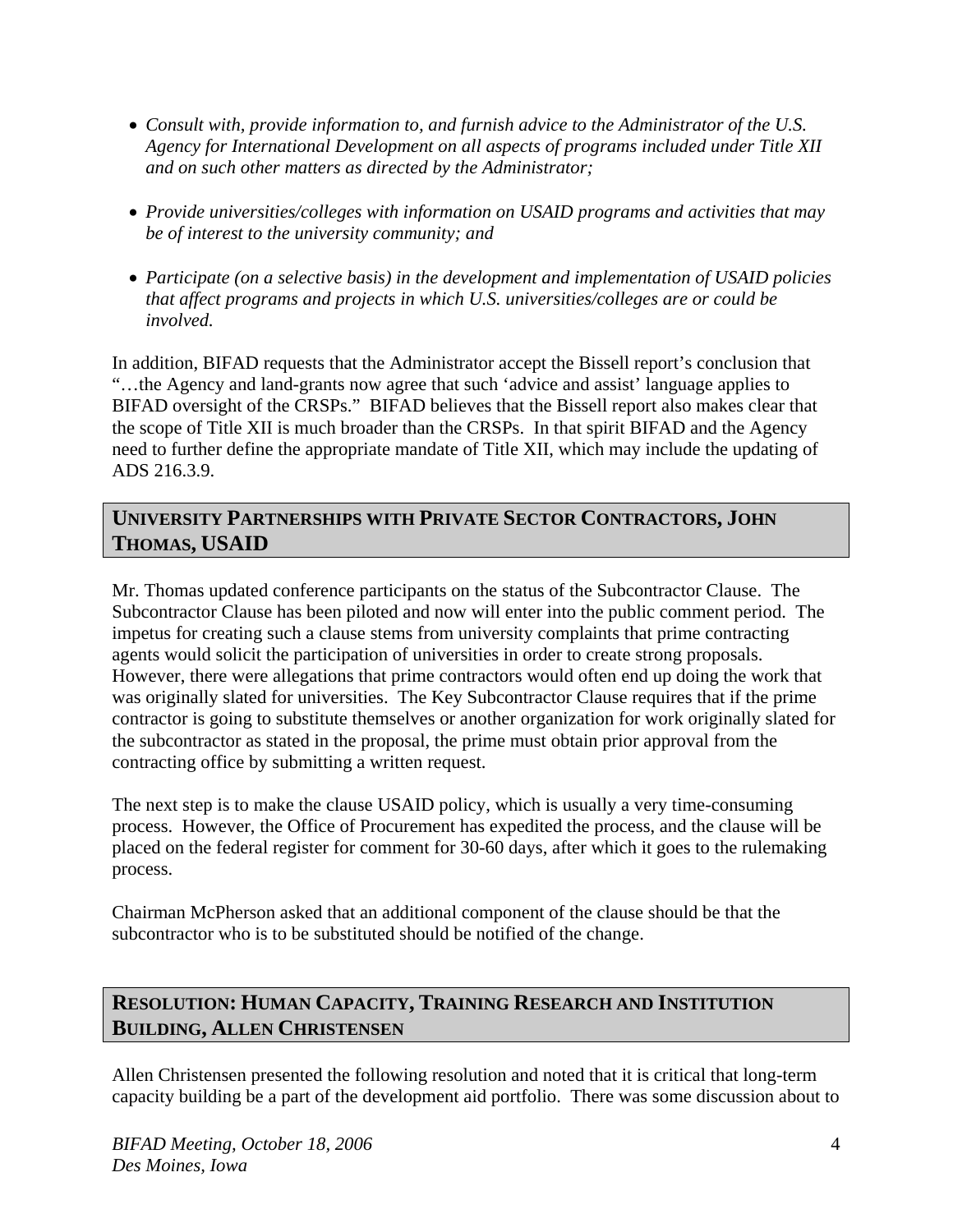whom the resolution should be sent. Chairman McPherson considered input from the audience and from other BIFAD board members.

## **BIFAD Resolution on Higher Education's Role in Human Capacity Building and Nation Building**

Whereas BIFAD commissioned a study in 2003 which was transmitted to the USAID Administrator and which concluded that USAID should lead U.S. efforts to help developing countries increase the pool of higher education degree recipients in agriculture and agribusiness, it was further understood that there was a need for an increase in advanced degree recipients in a broad range of areas;

Whereas the present cadre of competent developing country leaders, managers, professionals and scientists—many educated in the U.S—is ravaged by HIV/AIDS and many others are nearing retirement and must be replaced in order to achieve developing country objectives of vibrant economies and healthy, productive populations;

Whereas BIFAD notes that the number of USAID supported long-term trainees has dropped precipitously from 9,128 in 1990 to under 1,000 today;

Whereas, USAID has not allocated resources and altered programs so as to cause a real increase in the number of higher education students supported by USAID, and that BIFAD believes that the Agency should devote a substantial larger portion of its resources to this effort;

Whereas in the same study BIFAD called for pilot testing a number of new models for long-term training that are cost effective, draw on leveraged funds and are coordinated with and supportive of USAID's development objectives particularly in Africa;

Whereas innovative pilot-projects in Mali, Uganda, Kenya, Tanzania, Ghana, and Zambia have been initiated by USAID to try to test innovative approaches to re-engage USAID in long-term training in areas related to agriculture, but which lack continued funding to scale up;

Whereas, the importance of the role of higher education has been emphasized under the President's Transformational Diplomacy policy;

Whereas increasing political instability in Latin America vividly demonstrates America's needs to build friends among a new and emerging generation of leaders in the developing nations of the Western Hemisphere as well as elsewhere in the world;

Whereas BIFAD continues to believe that there is ample evidence that higher education remains an essential component to sustained economic growth and development in USAID countries, and will contribute to the transformational development goal of helping to build and sustain democratic, well-governed states that will respond to the needs of their people and conduct themselves responsibly in the international system;

Whereas BIFAD believes higher education is critical for the following reasons: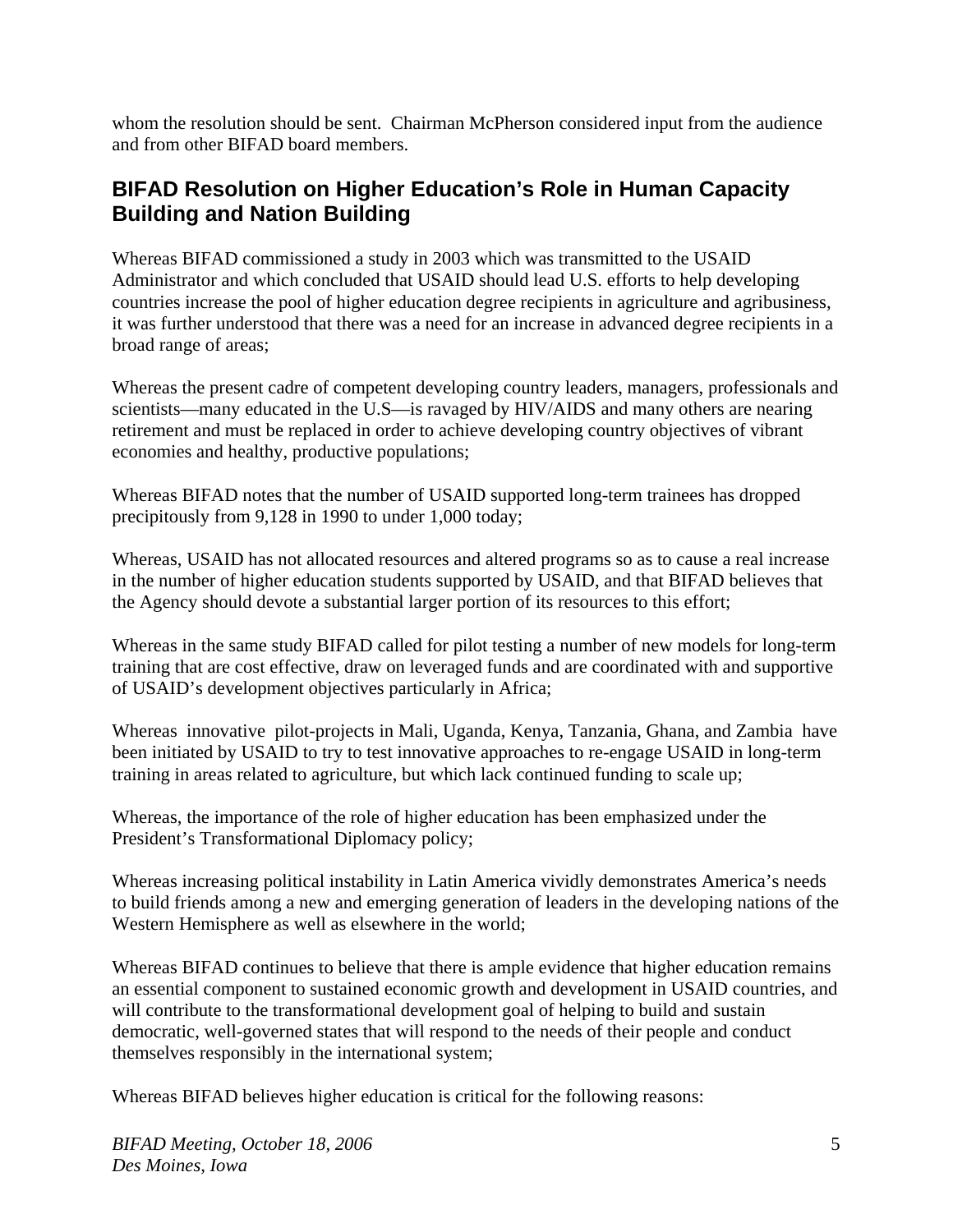- 1. **Higher education builds human capital** at a level that is necessary to compete in a global economy. Global economic engagement requires sophisticated business knowledge, ability to meet international standards of quality, negotiate appropriate agreements, craft complex financial mechanisms, and understand and interpret the rules of engagement.
- 2. Individuals with advanced degrees can **generate knowledge** through research that has economic impact for their countries. Some of this research can best be done and sometimes only be done in the developing countries.
- 3. Higher education **builds and maintains the institutions** that generate new knowledge and technology, establish and maintain standards, create laws, and conduct business in ways that is internationally competitive.
- 4. Higher education **develops sustainable relations** between the United States and developing country future leaders. Degree training and other extended training and research programs at U.S. universities contribute to better understanding by developing country students of U.S. values and culture.

Whereas BIFAD recognizes the long and deep commitment of the US higher education community to development of less developed countries, and that the present level of emphasis on higher education will not allow USAID to accomplish its goals under its Transformational Diplomacy policy;

Now, therefore be it resolved that BIFAD strongly recommends to the USAID Administrator that USAID and the USG significantly increase its investment in higher education in developing countries using new long-term training models as appropriate. We further urge that USAID work with the US higher education community, consistent with Congressional intent in Title XII of the Foreign Assistance Act, to address what is a critical and growing void in its development policy. BIFAD further recommends that USAID set the goal of 3,000 long-term trainees within three years with real progress in FY 2008 and that the Administrator, in his expanded role as Director of US Foreign Assistance, work to advance and integrate the role of higher education in other US donor agencies and programs such as the Millennium Challenge Account, and PEPFAR.

#### **MAINTENANCE OF AGRICULTURE BUDGET ALLOCATION, TAG DEMMENT, UC DAVIS**

This was an added item into the BIFAD agenda and it was in response to proposed cuts to the agriculture budget, the following items were discussed:

The House strongly recommends funding of \$31 M and the Senate recommends at least \$29.773M for the CRSPs for FYO7.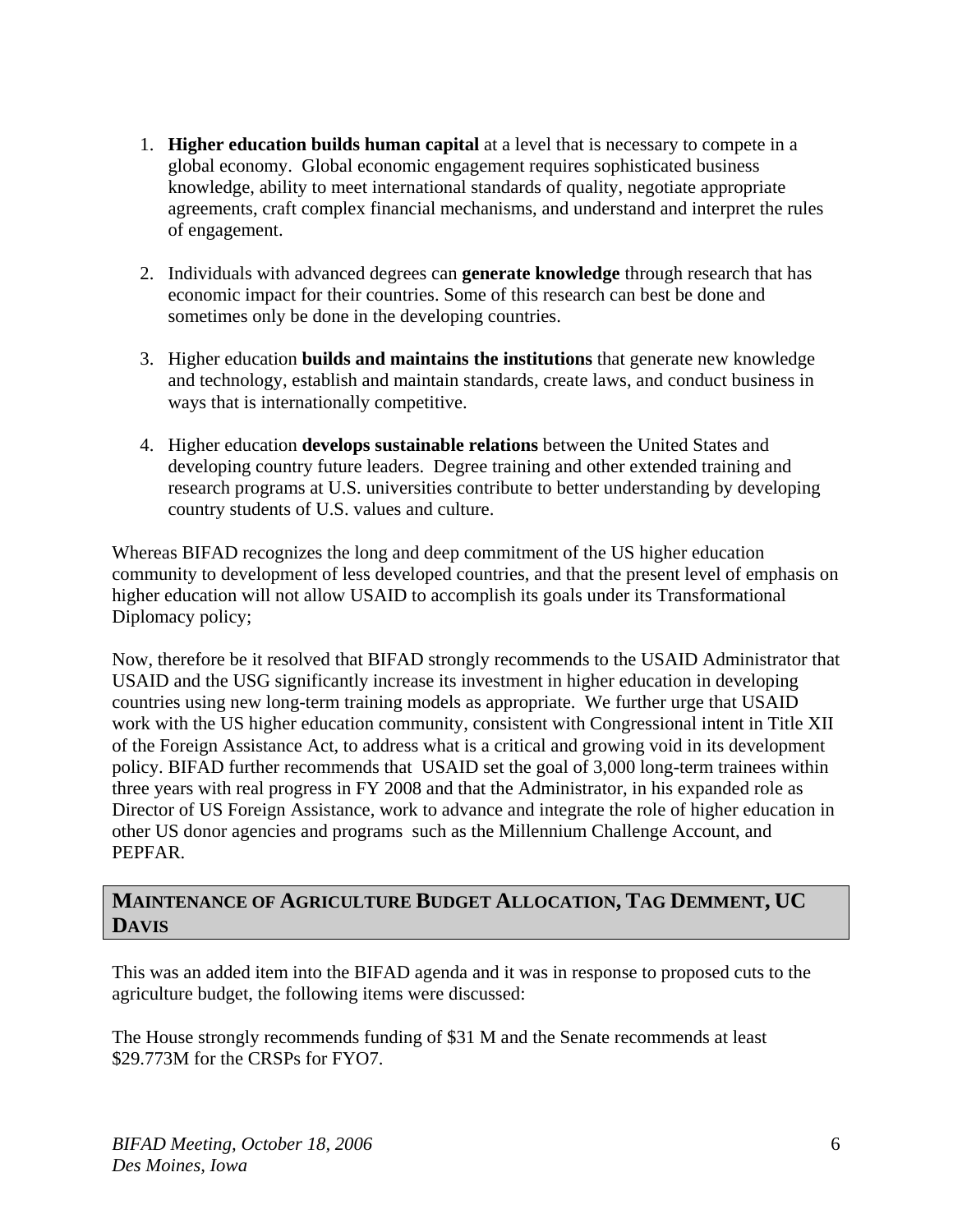Regarding the CRSP budget for FY 07, USAID has mentioned that there will be funding cuts perhaps as high as \$6 million from the FY 06 level of \$23 million.

It is the opinion of BIF AD that these funding cuts are highly detrimental to effective programs that have supported the Agency's past and present objectives particularly as regards the new transformational development goal "to build and sustain democratic, well-governed states that will respond to the needs of their people and conduct themselves responsibly in the international system". BIFAD strongly supports the language of Congress regarding the CRSPs and strongly recommends that the Agency follow the full directive of Congress with regards to these programs.

The BIFAD Chair requested that the Board allow him to draft a resolution based on the comments above. The Board agreed.

The Chair also expressed his desire that a future resolution be discussed, which would be forward looking and would support increased funding for all agriculture development activities.

#### **OPEN FORUM, "FORGING CRITICAL PARTNERSHIPS (P/PPS) IN TECHNOLOGY, TRADE AND CAPACITY BUILDING"**

## **Introduction by Moderator, Dr. Ousmane Badiane, IFPRI**

*AU/NEPAD'S Comprehensive Africa Agriculture Development Program (CAADP): Growth Agenda and Partnership Framework* 

The most effective way to reduce poverty is to raise the productivity of the resources that poor people depend on for their livelihood: Those resources include:

- Land
- Labor
- Off-farm rural labor

CAADP as a strategic framework has the following main features and principles

- African Union (AU) Program that is owned by African Countries
- Objectives and Targets set by heads of state (HSGs).
- Agriculture-led growth to reach MDG1
- Target goal of 6% sector growth rate
- Increased public investment (10% budget share)
- Four main pillars to guide investment
	- o Land management and water control
	- o Rural infrastructure and market access
	- o Increasing food supply and reducing hunger
	- o Research/technology dissemination and adoption
- Policy efficiency, peer review, accountability
- Exploitation of regional complementarities
- Inclusiveness: farmers, agribusiness, civil society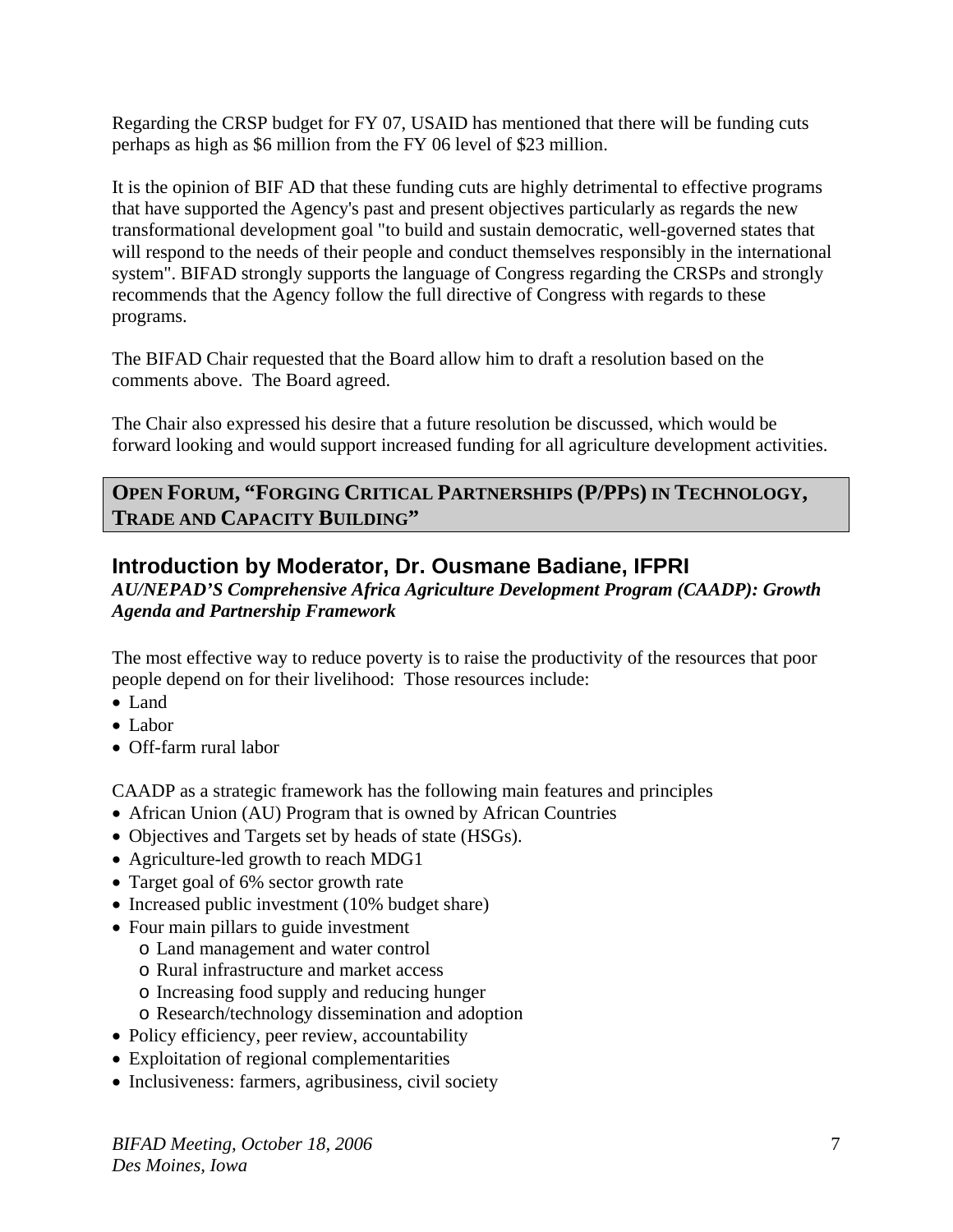## **Panel One: Private/Public Partnerships (P/PPs) in Technology, Trade and Capacity Building**

Introduction to panelists by Chair, Ms. Catherine Bertini, BIFAD and WFP Laureate

Panelists:

- Dr. Calestous Juma, Harvard
- Dr. Hodeba Mignouna, AATF

#### *Dr. Calestous Juma, Co-Chair, High-Level African Panel on Modern Biotechnology of the African Union, Rejuvenating African Economies*

Main points:

Conventional means have failed to:

- o meet basic human needs
- o participate in the global economy
- o manage the environment

There is a need for a strategy for making the transition from dependence on raw materials to a knowledge-based economy driven by innovation and a need to redefine higher education institutions as critical elements in the new economy

There are several strategic entry points for making this transition and for redefining higher education:

- o Regional integration (and cooperation)
- o Physical infrastructure
- o Technical training (strengthen local capacity)
- o Business development (build partnerships)
- o Policy reform

The mandate of the Africa panel on biotechnology:

- To provide the AU and NEPAD with independent and strategic advice on developments biotechnology and its implications for agriculture, health and the environment.
- It will focus on intra-regional and international issues of regulating the development and application of genetic modification and its products.

# *Dr. Hodeba Mignouna, AATF: P/PPs to Access New Research Technologies*

Main points:

- Improving productivity is the key to developing the continent, and innovation is key.
- Research must be adapted to the African environment
- Different partners must be in place so that we can provide research to the farmers, and different partners must be in place along the value chain.
- AATF works along the entire value chain.

#### *Audience Q&A*

• There must be attention paid to the concept of mutual interest, and mutual interest must be demonstrated to potential partners.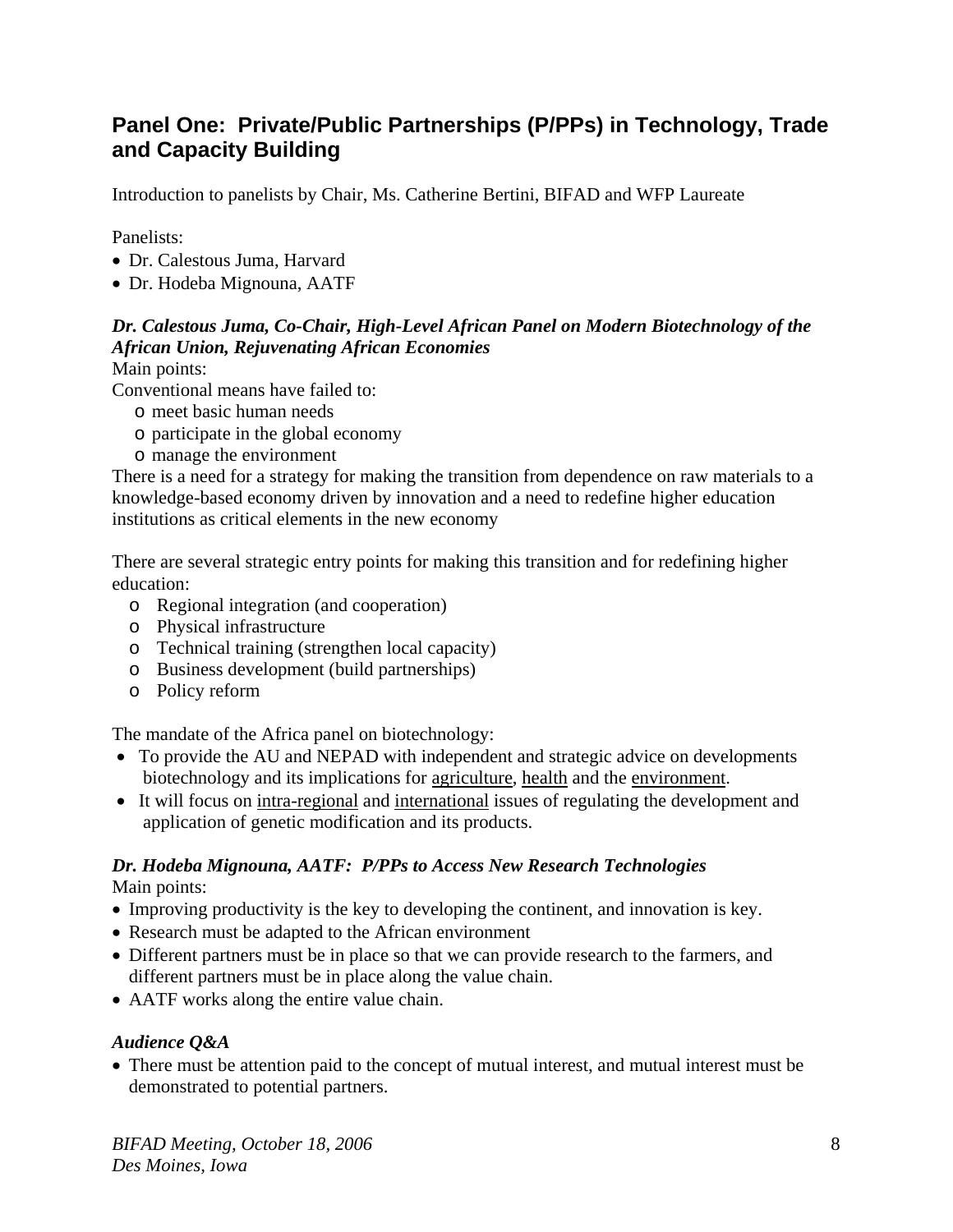- There was some disagreement about the weight given to "good governance." Dr. Juma asserted that this was being focused on too much at the expense of other, more critical issues.
- There must be a focus on strengthening African universities to do indigenous research.
- The gender aspects of building capacity and raising productivity must not be neglected.
- There must be a focus on the Farm Bill, and the critical necessity of addressing it so that it is more fair for African farmers.

## **Panel 2: What is Needed for Private/Public Partnerships (P/PPs) in Technology, Trade and Capacity Building to Work?**

Introduction to panelists by Chair, Dr. Robert Easter, BIFAD

Panelists

- Dr. Amit Roy, IFDC
- Dyborn Chibonga, NASFAM
- Dr. Shirley Malcom, AAAS

## *Dr. Amit Roy, IFDC: Commercial Input Systems for Agriculture*

Main points:

- In Africa, cereal production is 30% of other regions, but there have been increases in total production.
- Production has gone up because of the area of expansion...farmers are moving into fragile systems.
- Fertilizers are used mostly on cash crops
- Africa is well-endowed with fertilizer resources
- Guiding principal
	- o Inorganic fertilizers are needed to achieve an African Green Revolution are necessary, but they are not enough.
	- o Also needed are Access (increase volume, range and quality of inputs), Affordability, and Incentives (improve functioning of output markets)
	- o An enabling policy environment is also needed
- Development of a Commercial input system: There are five pillars for an agricultural input market
	- o Policy
	- o Human capital
	- o Finance
	- o Market information
	- o Regulation
- Actions needed to improve the system
	- o Simple registration procedures
	- o MIS adapted to markets served
	- o Privatizing inefficient parastatals
	- o Comprehensive and enforceable fertilizer, seed, and CPC legislation/regulation

Dr. Roy also reviewed the Malawi SPLIFA project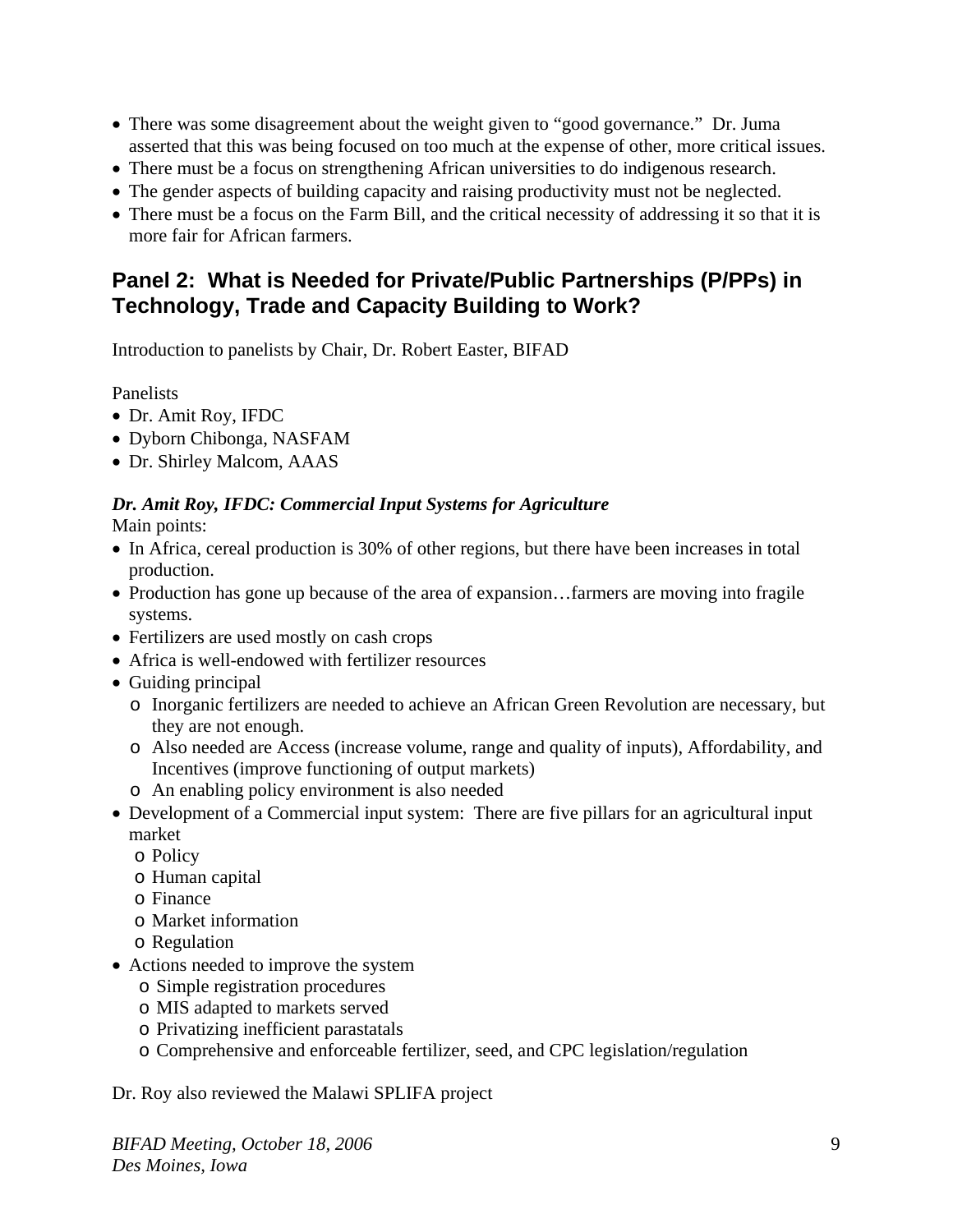#### *Dyborn Chibonga: NASFAM and P/PPs to Assist Agricultural Enterprises*

NASFAM recognizes the following challenges to smallholders:

- Limited access to credit
- High interest rates
- High prices on agricultural inputs
- Limited access to inputs
- Low produce prices
- Lack of markets
- Insufficient access to technology and knowledge
- Weak institutional linkages and structures
- Who defends their political and economic interest?

The NASFAM vision is 'To be the leading smallholder owned business and development organisation in Malawi that promotes farming as a business, producing economic and social benefits for its members, their communities and the country'

Achievements include

- NASFAM Systems Realignment / Integration /Stakeholder partnerships
- Expansion and improvement of the Board
- Geographic expansion into 30% coverage
- Construction of warehousing and office facilities for the majority of Associations and at Head Office.
- Major improvements in the volumes, quality and varieties of crops marketed locally and internationally
- Bringing NASFAM rice and groundnuts to retail outlets in Malawi
- Expansion of NASFAM training programmes
- Provision of adult literacy training to over 30,000 members
- Diversification of Crop production and marketing pulses, cassava, bringing improved household food security.
- Entry into Fairtrade System

NASFAM attributes its success to:

- Enabling Policy Environment
- Farmer-directed, Market-oriented Technical Assistance
- Profitable Smallholder Farmer Associations
- Business Skills/Functional Literacy Training
- Stronger Linkages to Input Suppliers/Output Markets
- Innovative Rural Financial Systems
- Sustainable Community-Based NRM Systems
- Improved Post Harvest Handling/Storage
- Value-Adding Technology Transfer
- Rural Road/Telecommunications Infrastructure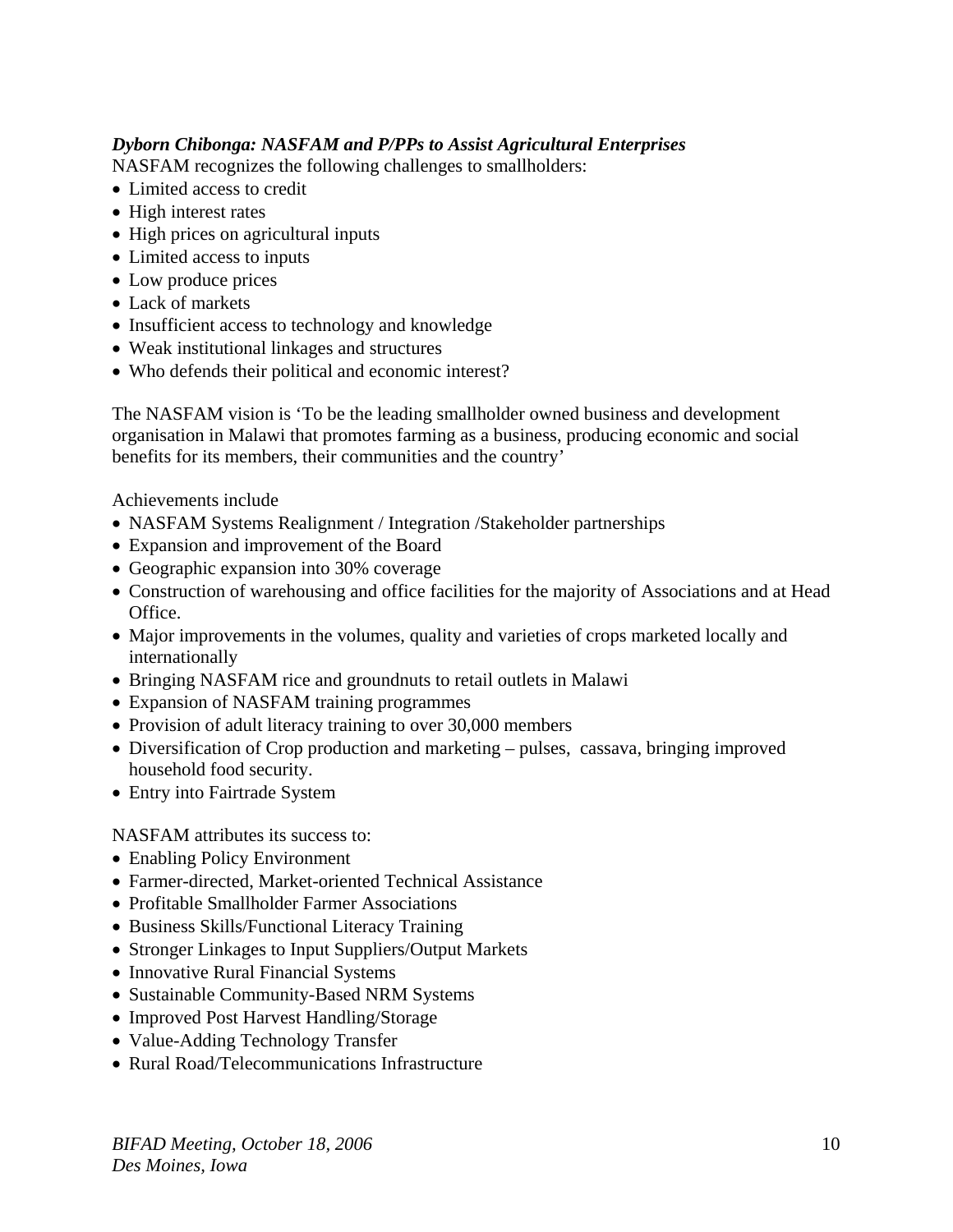#### *Dr. Shirley Malcom, AAAS: P/PPs to Build Human Capacity in Agriculture: Science, Technology, Women, and Development*

Gender concerns are under-recognized and under-discussed. To build capacity in agriculture, we must address:

- The role of STEM in development
- Education, training and capacity building
- A focus on gender
- Research gaps (research and training are interlocked)

Solutions will rely on:

- African solutions to African problems
- Connecting the dots
- Mobilizing the diaspora
- Rethinking the paradigms around women and education: moving beyond rights-based arguments…and move towards skills development

#### Paragraph 90

"Taking into account the outcome of the six regional forums on women and science sponsored by UNESCO, the Conference stresses that special efforts should be made by governments, educational institutions, scientific communities, non-governmental organizations and civil society, with support from bilateral and international agencies, to ensure the full participation of women and girls in all aspects of science and technology…"

• To sustain these initiatives governments should create appropriate mechanisms, where these do not yet exist, to propose and monitor introduction of the necessary policy changes in support of the attainment of these goals.

Critical issues in capacity building:

- Girls' education in science and technology
- Women's access to higher education and careers
- Women's leadership / advancement
- Participation in priority- and agenda-setting
- Gender, science and technology
- Gender, science, technology and development
- Gender mainstreaming

### **USAID'S RESPONSE, THOMAS HOBGOOD, USAID "BUILDING SUCCESSFUL AGRICULTURE, TRADE, AND CAPACITY BUILDING ALLIANCES IN AFRICA"**

The US Commitment to CAADP

- To accelerate the CAADP strategy, (USAID) will align specific programs in support of this African vision of sub-Saharan Africa's transformation and economic growth
- Support Regional Economic (COMESA, ECOWAS) and Technical Organizations (ASARECA, CORAF)
- Build Capacity to Facilitate Public / Private Partnerships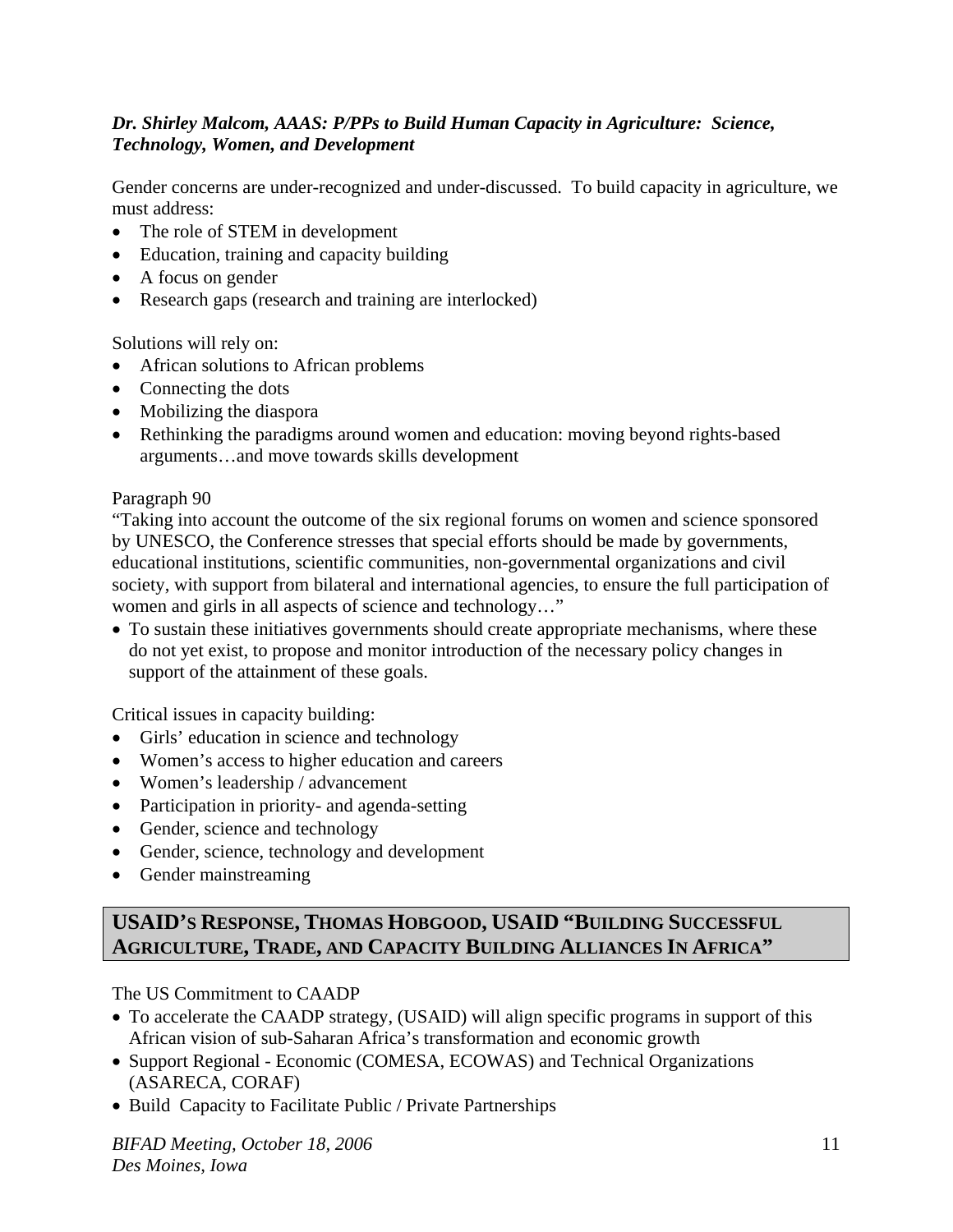- Draw on guidance from Expert Reference Group
- Support Individual Country Process / Programs
- Aim to facilitate even more private sector involvement and development of PPPs

The Office of Global Development Alliances has leveraged \$1.4 **billion** dollars from across USAID programs attracting private investment of \$4.6 **billion** through 2005. Alliance Partners:

- Food Resources Bank
- Conservation Coffee Alliance
- Food Industry Development Program

How BIFAD can help:

- Support CAADP Pillars
- Continue to support capacity-building within Africa's regional economic and commercial organizations to support public-private partnership efforts
	- o An example is the launch of the West & Central African Development Facility
- Increase support for universities' initiatives to develop and promote public-private partnerships
	- o Communicate benefits of the APS process and Collaborative Agreements

#### **AFRICAN AMBASSADOR'S RESPONSE, DR. AMADOU BA, SENEGALESE AMBASSADOR TO THE UNITED STATES**

Main points:

- Improving Africa's agriculture is key to stimulating African growth
- Africa missed the green revolution because it lacked institutional capacity. But, Africa does have the potential for increasing productivity.
- Smallholder farms can compete if they have capital, access to markets, and access to technology.
- Africa is a good place to do business, and we must encourage the private sector to invest.
- The US government has a big role to play in developing the capacity of Africans. Indeed, many of Africa's leaders are beneficiaries of past capacity building efforts, and there have been valuable returns on that investment.
- The US has a strategic interest and responsibility for building this capacity.

### **CONCLUDING REMARKS, DR. OUSMANE BADIANE, IFPRI**

Dr. Badiane summarized the points made over the course of the day:

- Innovation will be key
- We will need to make better use of technology
- We will need to take advantage of different entry points and build relationships along the value chain.
- The partnership between Private and Public can be win-win
- It is important to emphasize professional and technical training.